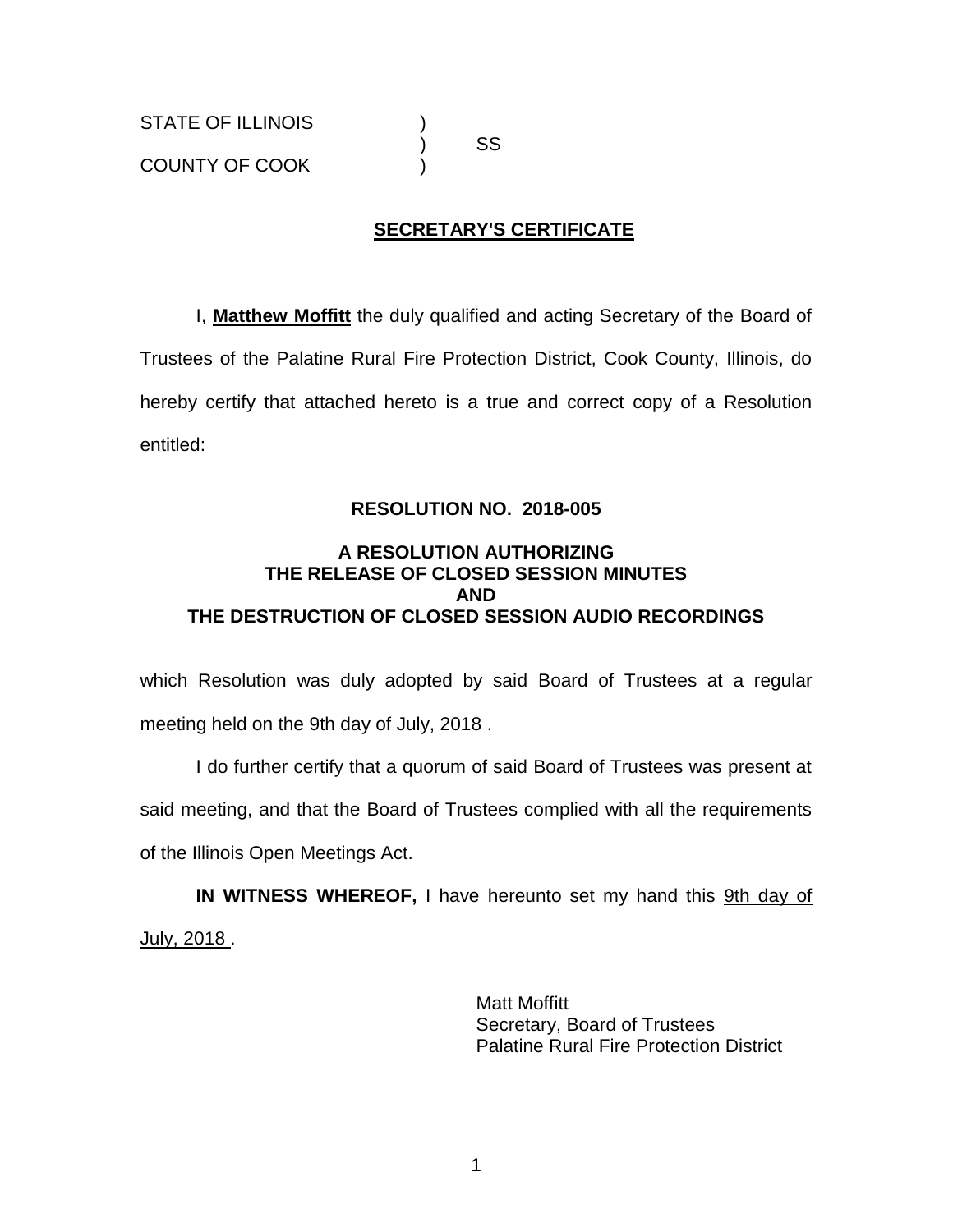#### **RESOLUTION NO. 2018-005**

### **A RESOLUTION AUTHORIZING THE RELEASE OF CLOSED SESSION MINUTES AND THE DESTRUCTION OF CLOSED SESSION AUDIO RECORDINGS**

**WHEREAS**, the Palatine Rural Fire Protection District Board of Trustees have met from time to time in closed session for purposes authorized by the Illinois Open Meetings Act; and

**WHEREAS**, as required by the Act, the Board has kept written minutes and verbatim record in the form of an audio recording of all such closed sessions; and

**WHEREAS**, pursuant to the requirements of 5 ILCS120/2.06(d), the Board of Trustees has determined a need for confidentiality still exists as to the closed session minutes from the meetings set forth on Exhibit "A" attached hereto; and

**WHEREAS**, the Board of Trustees has further determined that the minutes of the meetings listed on Exhibit "B" attached hereto no longer require confidential treatment and should be made available for public inspection; and

**WHEREAS**, the Board of Trustees also approve the destruction of the recordings listed on Exhibit "C" attached hereto all of which are more than 18 months after the completion of the recorded meeting.

**NOW THEREFORE BE IT RESOLVED** by the Board of Trustees of the Palatine Rural Fire Protection District as follows:

**SECTION 1:** The closed session minutes from those meetings set forth on Exhibit "B" attached hereto are hereby released.

**SECTION 2:** That the Fire Chief is hereby authorized and directed to make said minutes available for inspection and copying in accordance with the Illinois Freedom of Information Act and Administration Policy #41 of the Palatine Rural Fire Protection District.

2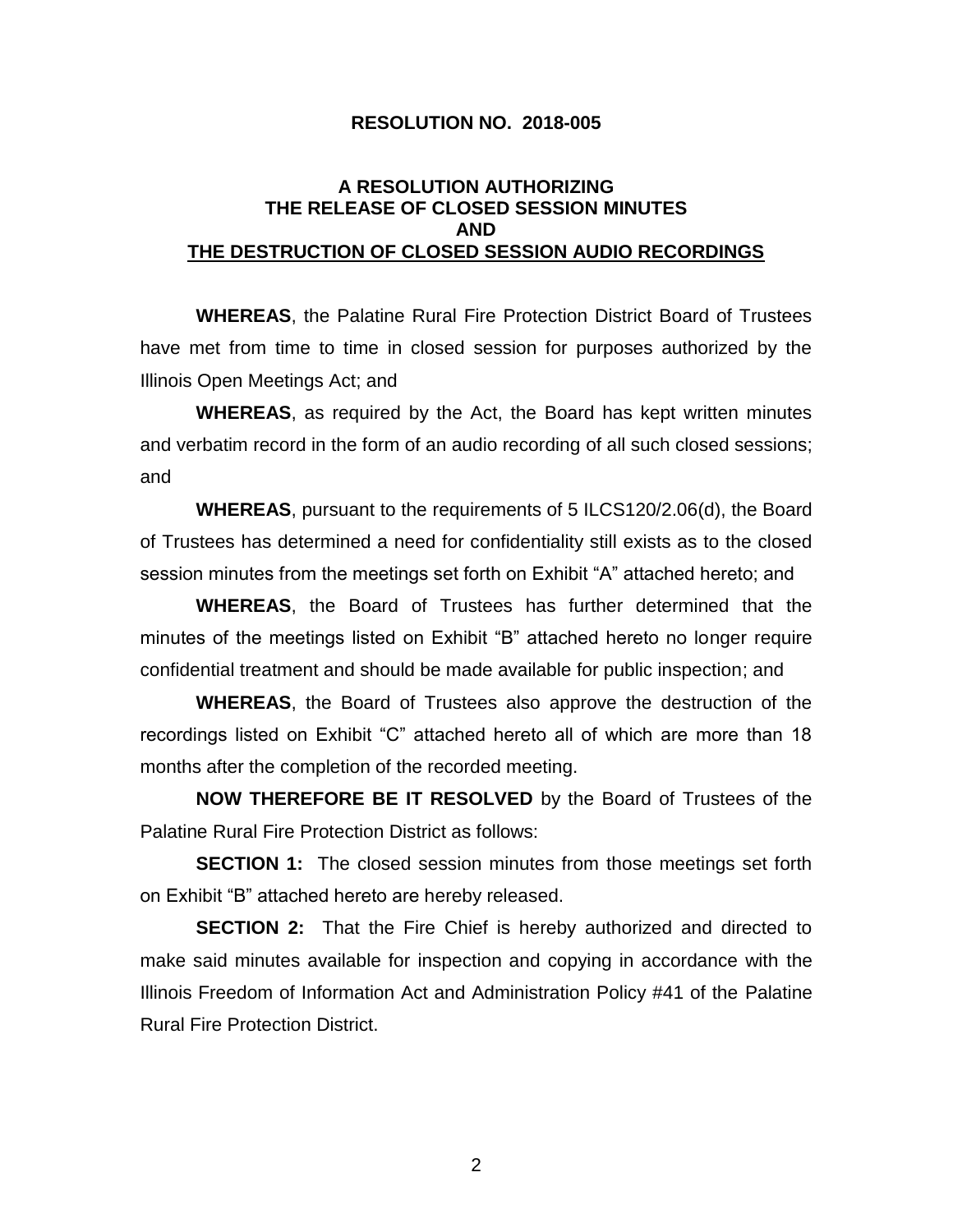**SECTION 3:** That the Fire Chief is hereby authorized and directed to destroy all audio recordings for those meetings set forth on Exhibit "C" attached hereto.

**SECTION 3:** This resolution shall be in full force and effect from and after its passage and approval.

ADOPTED this 9th day of July, 2018.

AYES: \_DelMar, McKanna, Moffitt\_

NAYS: \_\_\_\_\_\_\_\_\_0\_\_\_\_\_\_\_\_\_\_\_\_

ABSENT/ABSTAIN: \_\_\_\_\_0\_\_\_\_\_\_

Aaron DelMar President, Board of Trustees Palatine Rural Fire Protection District

ATTEST:

Matt Moffitt Secretary, Board of Trustees Palatine Rural Fire Protection District